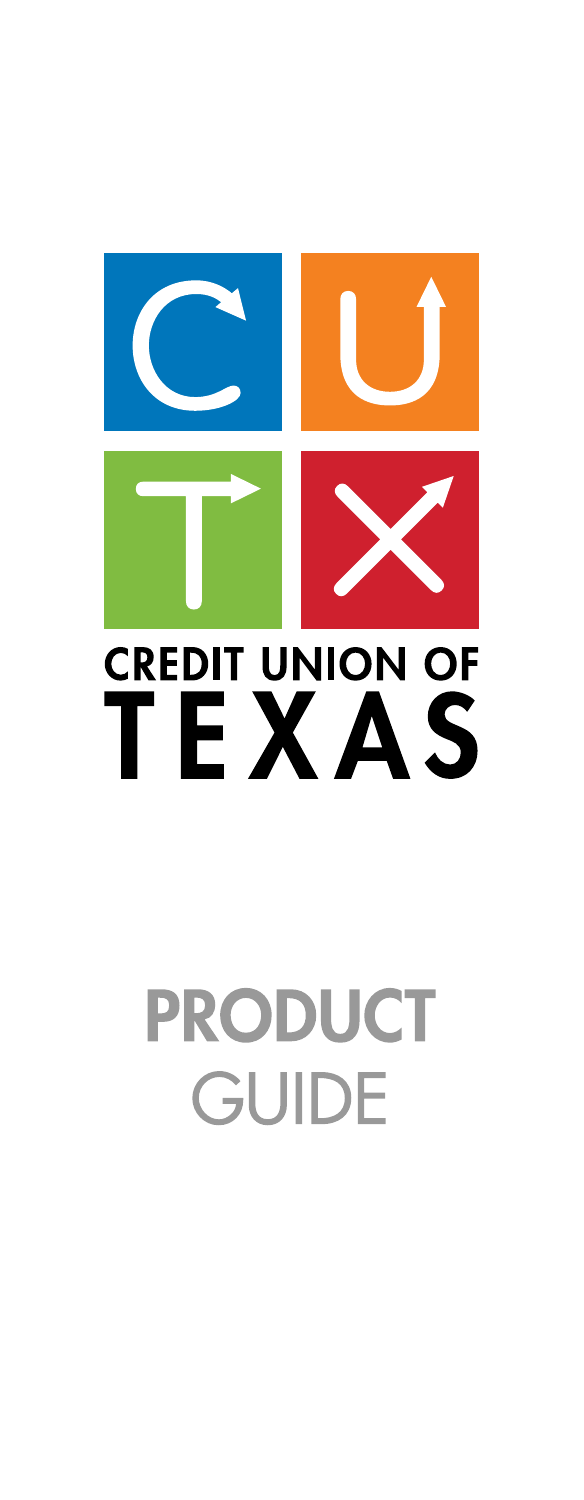





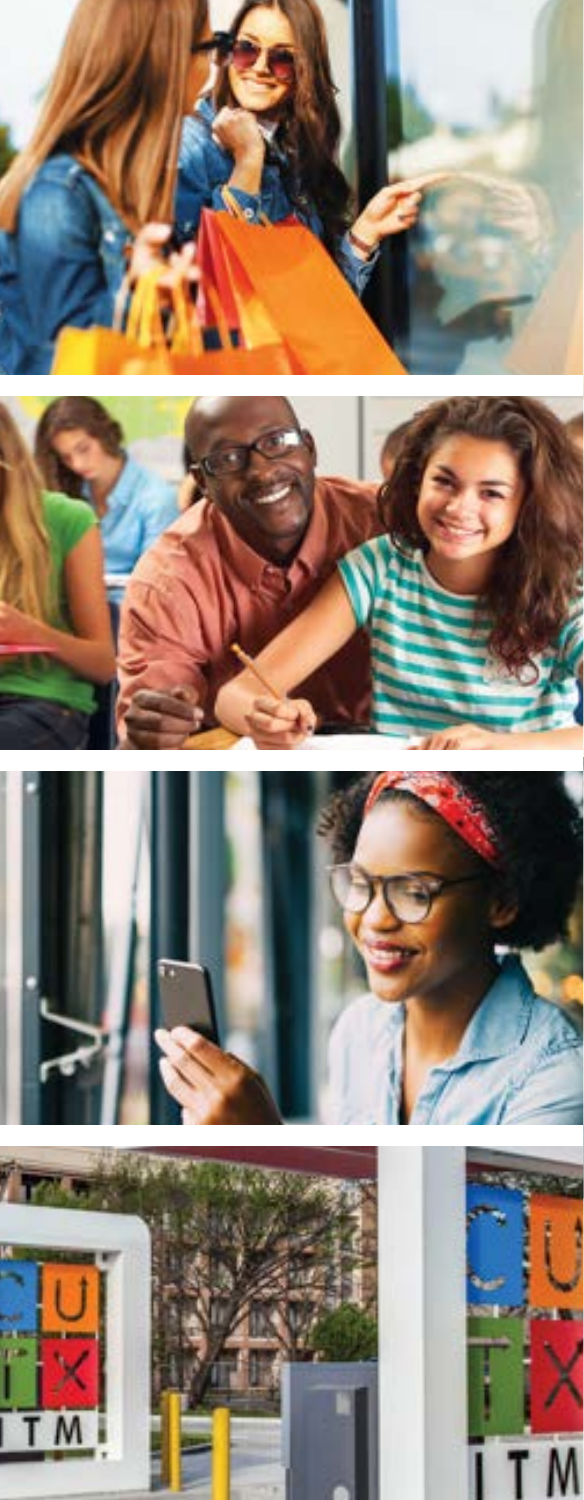Our Secure Checking accounts provide peace of mind and come loaded with perks...

- **Minimum opening deposit \$25**
- No minimum balance requirement
- **E** eStatements and online banking
- **Unlimited check writing**
- Overdraft protection available
- Over 80,000 surcharge-free ATMs<sup>1</sup>

Not a member yet? A one-time membership fee of \$10, plus a \$5 initial deposit establishes your share in CUTX. Visit CUTX.org/JOIN.

SECURE CHECKING also includes…

- Total Identity Monitoring<sup>2</sup>
- **Buyers Protection & Extended Warranty**<sup>3</sup>
- Mobile Phone Protection<sup>3</sup>
- **Shopping Rewards**<sup>2</sup>
- **Unlimited Access to Credit Report/Score**<sup>2</sup>

Monthly service charge is \$6.00 *(Service charge waived for Students age 25 and under)*

# SECURE CHECKING *PLUS* also includes…

- Cash Back Member Rewards 2
- Health Discount Savings<sup>2</sup><sup>+</sup>
- Travel & Entertainment Discounts<sup>2</sup>
- $\blacksquare$  AD&D Insurance 3.4

#### Monthly service charge is \$10.00

*(Service charge waived for First Responders and Veterans with proof of Veteran status)*

# DEBIT MASTERCARD

Our chip-enabled debit card gives you 24/7 access to the funds in your checking account.

Federally insured by NCUA. Insurance products are not a deposit; not NCUA insured; not an obligation of credit union; and not guaranteed by credit<br>union or any affiliated entity. 1: Surcharge-free ATMs are available through<br>AllPoint and MoneyPass networks. Visit allpointnetwork.com or money *nd one near you. 2: Registration and activation required. 3: Refer to Guide To Benets for complete details of coverage. 4: Plateau Insurance Company of Crossville, TN. will be the Accidental Death & Dismemberment Insurance underwriter. †-This is NOT insurance*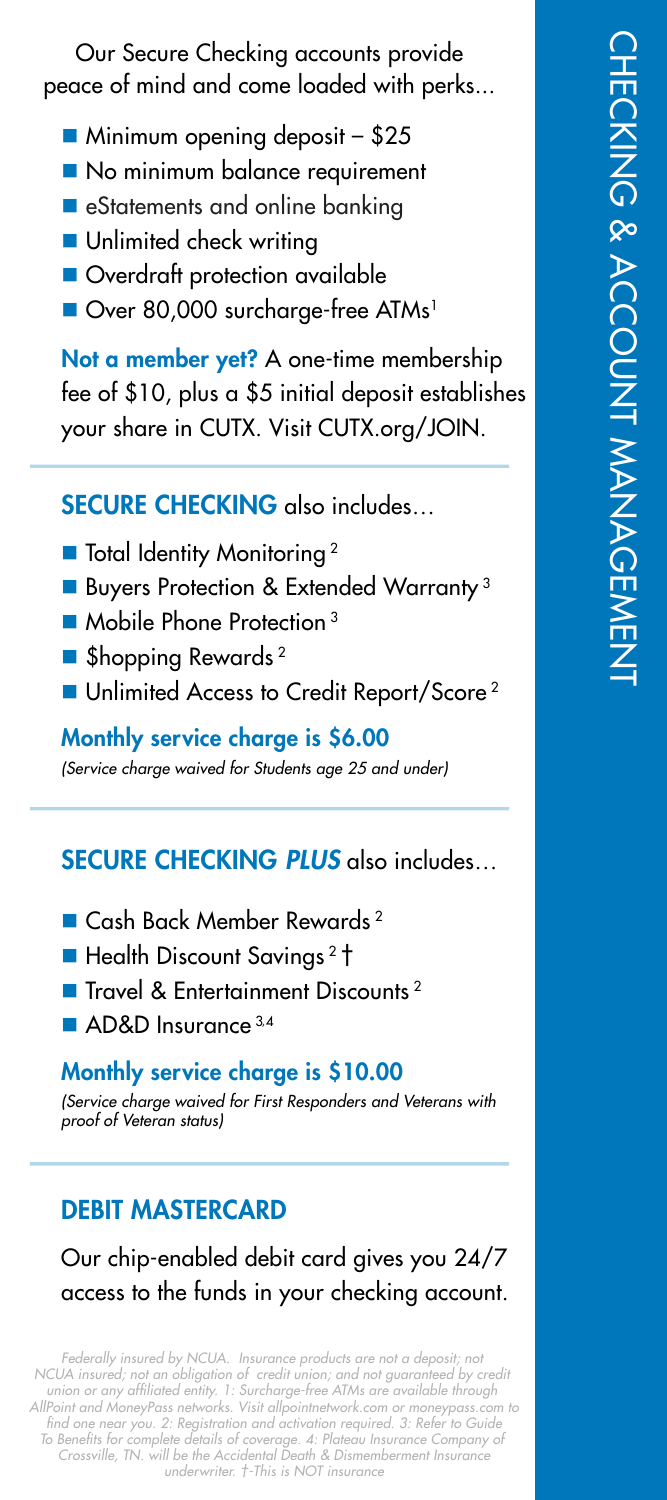





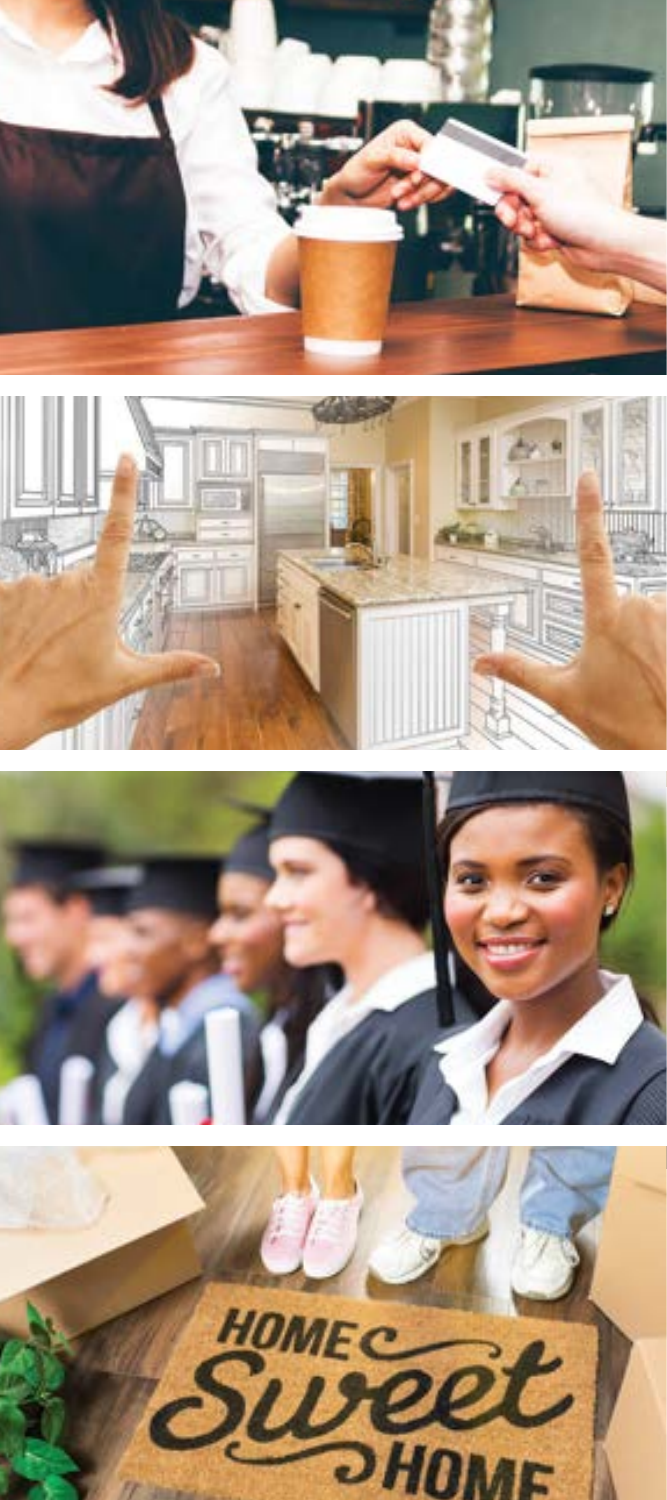- New and Used Auto Loans
- **Mortgage and Home Equity Loans**
- Mastercard® Credit Cards With Rewards
- **Personal Loans and Lines of Credit**
- Discounts available *(with auto payment)*  1

## BUILD IT | RE-BUILD IT

This program is designed to offer members with no credit history or past credit issues a way to build or re-build their credit. This program is a simple, 3-step process that can help get your credit on track.

# CREDIT CARDS

The Platinum Mastercard comes with competitive rates, no annual fees, no balance transfer fees, and additional benefits like Mastercard ID Theft Protection, Lost Wallet Assistance, and more.

# MORTGAGE LOANS

At CUTX, we make the home loan process hassle-free. With competitive rates and a dedicated mortgage team to walk you through the process, we'll find the best mortgage loan for you and have you ready to move in no time.

- **Purchasing a home**
- Home Equity Loans
- $\blacksquare$  Refinancing your current home

Contact our home team at 972-705-4845 or 800-314-3828 or start the pre-qualification process at CUTX.org/Loans.



*All loans and rates are subject to credit approval and CUTX lending policies. CUTX home loan programs are only available in Texas. Additional terms and conditions apply. Prequalication is not a commitment to lend. Membership required. 1: Some restrictions apply. Cannot be combined with other discounts. Equal Housing Opportunity | NMLS #576560 Credit Union of Texas provides mortgage loans through its afliate Texas Mortgage Lending, LLC, NMLS #1641703*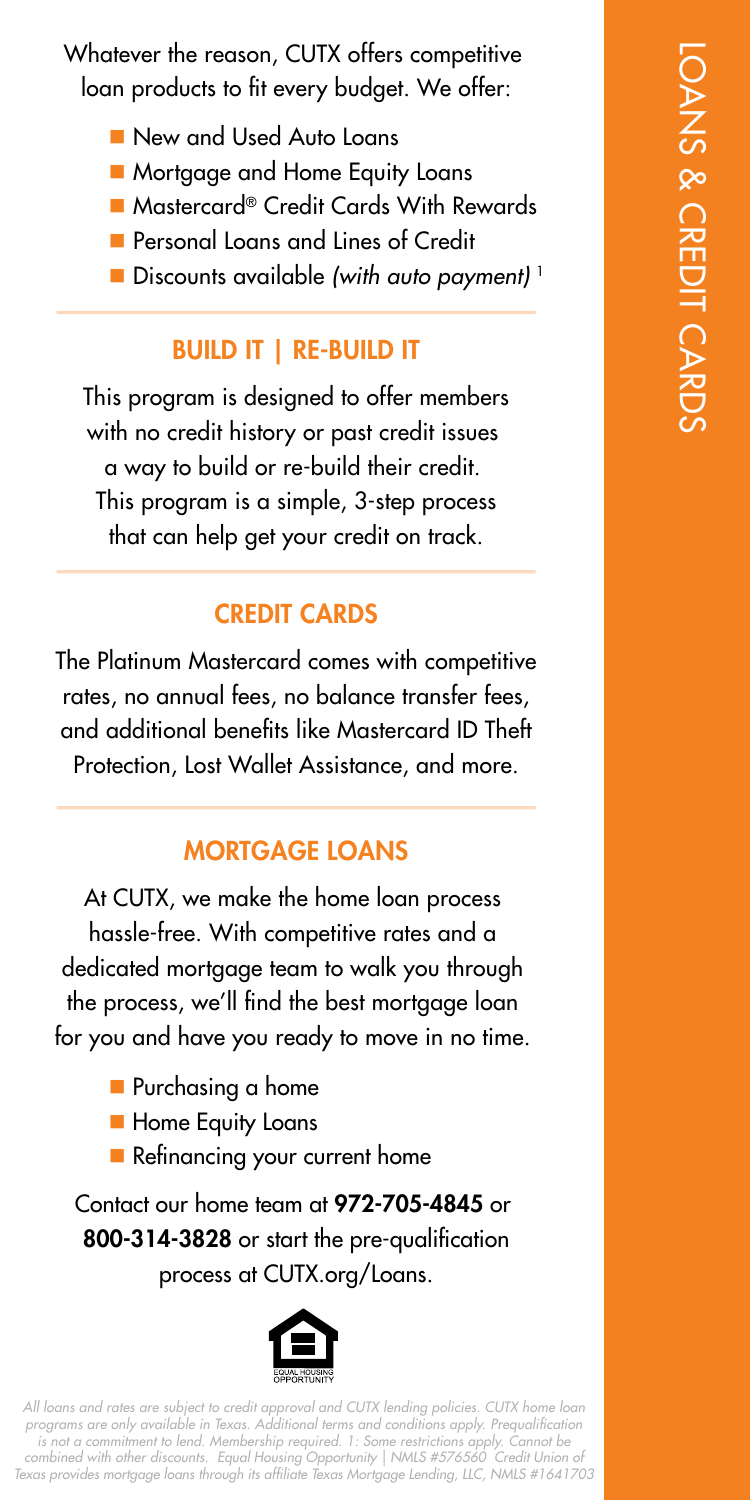





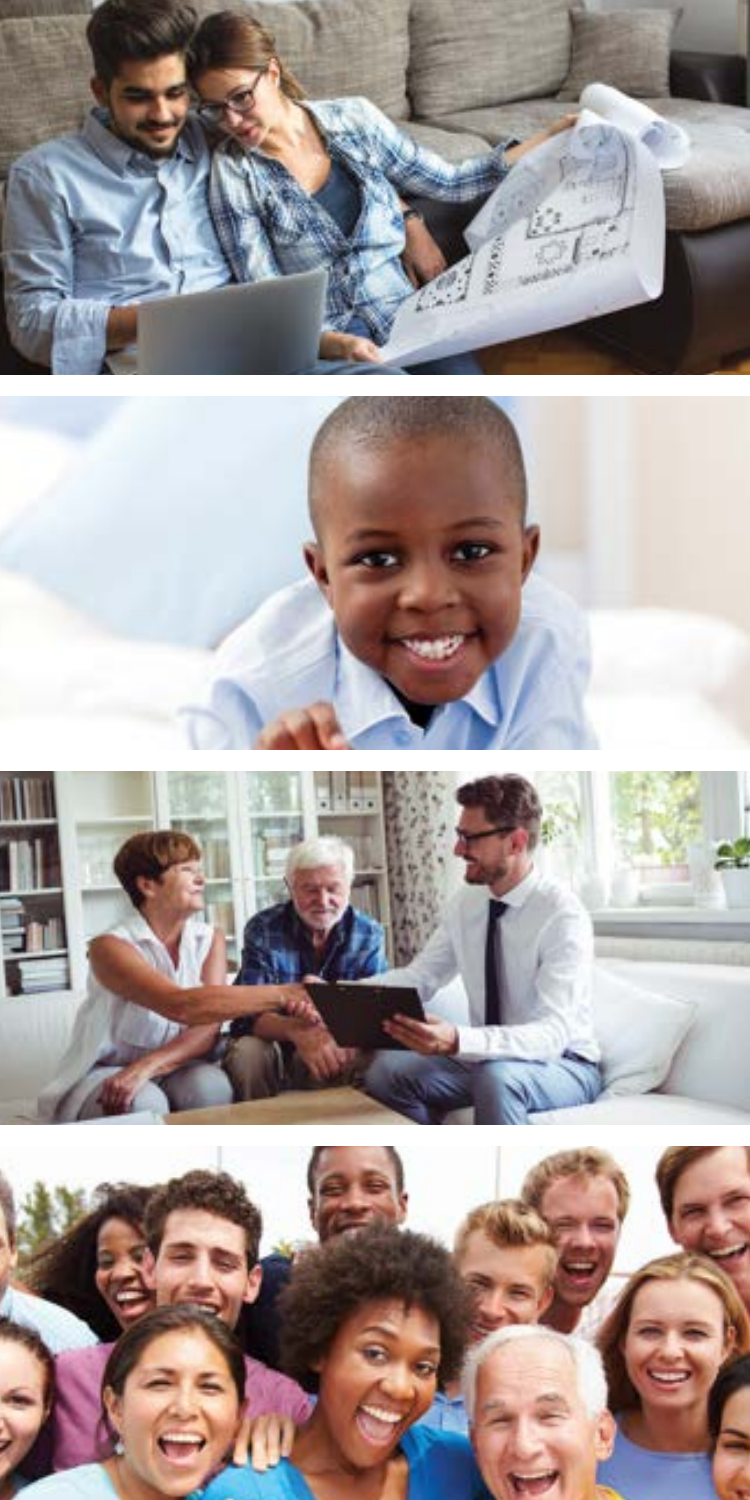#### SHARE SAVINGS

#### This is the account that opens your membership!

A one-time membership fee of \$10, plus a \$5 initial deposit establishes your *SHARE* in CUTX.

We also offer…

- Kids Accounts
- **Holiday Savings**
- Certificates of Deposit
- **Money Market Accounts**
- **Individual Retirement Accounts**

# KIDS SAVINGS

You're never too young to start planning and saving for tomorrow. Help a child in your life build a bright financial future by opening a kids savings.

# HOLIDAY SAVINGS

Don't let holiday expenses sneak up on you – prepare to check everyone off your list with this savings account. Withdrawals can be made November 1 through January 31 at no fee.

# CERTIFICATES OF DEPOSIT

Lock in a competitive interest rate for as little as 6, or up to 60 months. Minimum opening balance is \$1,000.

# MONEY MARKET ACCOUNTS

The grown-up savings account. Offers liquidity, a higher yield and up to six transfers per month.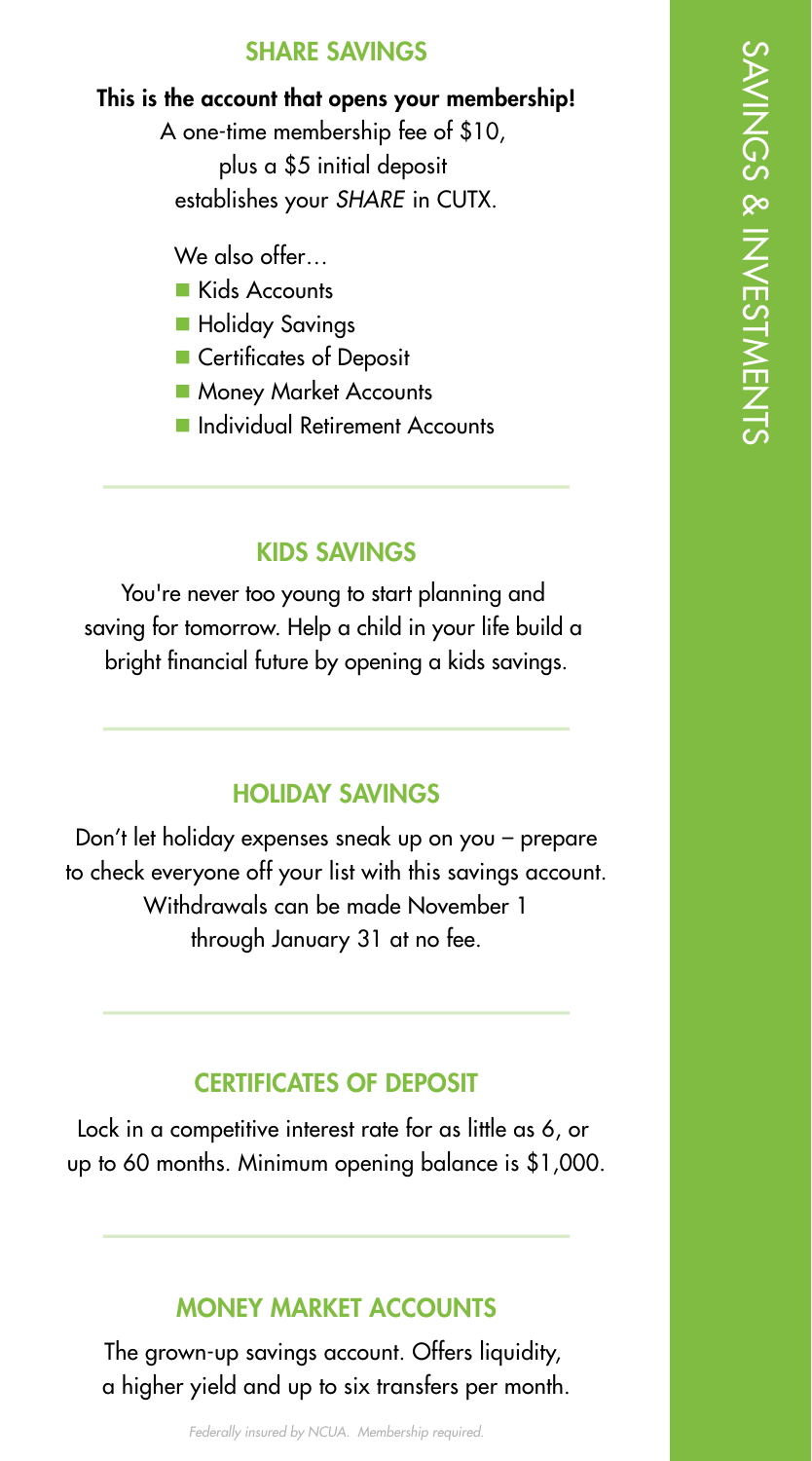





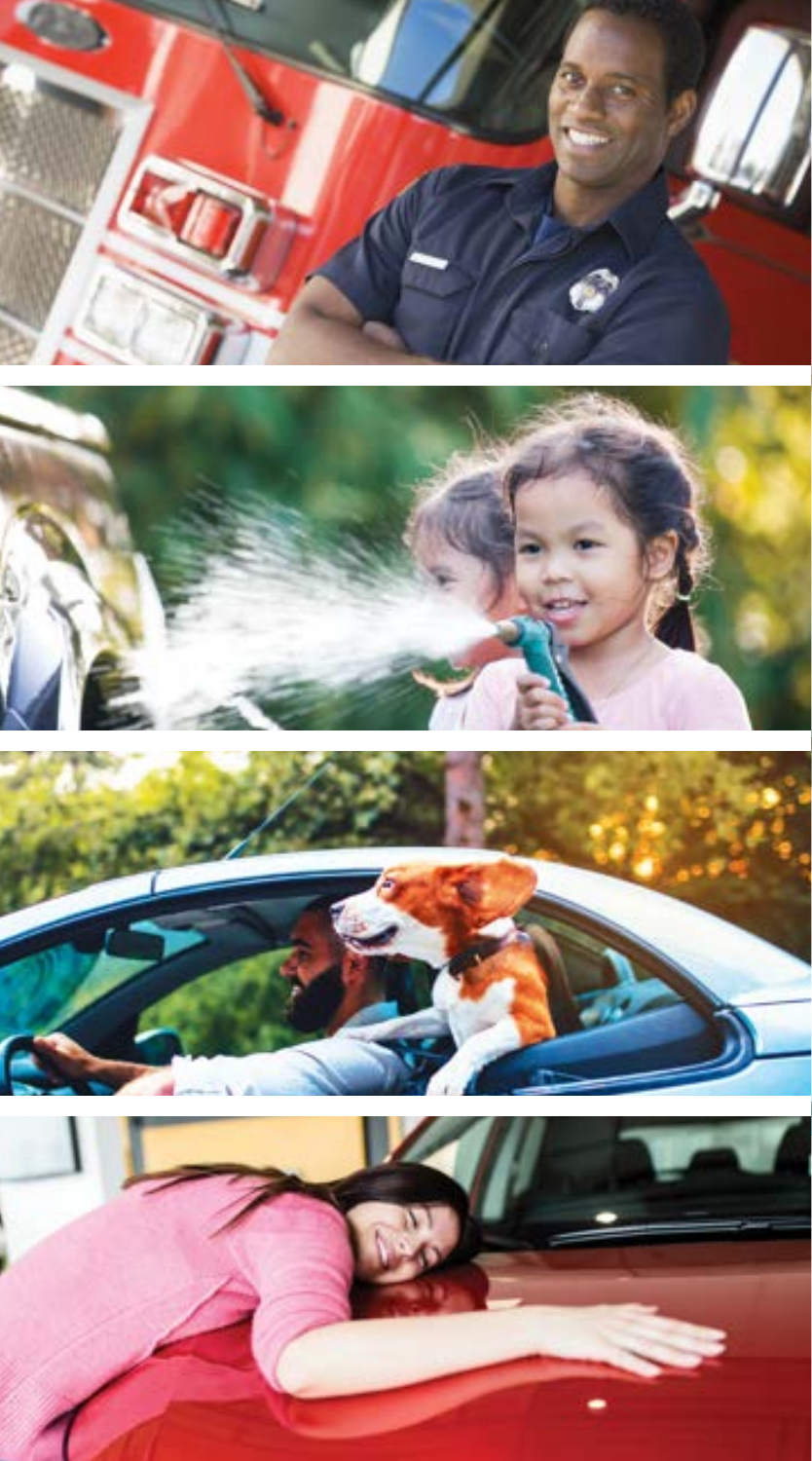#### NEW & USED AUTO LOANS

Our great rates, flexible terms, and convenient process make CUTX the perfect place to finance your next vehicle.

- Competitive rates on new and used vehicles
- **Flexible terms**
- Auto pay from your CUTX or other account
- $\blacksquare$  Skip It<sup>1</sup>  $-$  Move back one qualifying monthly payment

Getting pre-approved is easy and it gives you buying power when you head to the dealership. Apply online, by phone at 972-705-4802 or visit a CUTX store to get started!

# AUTO REFINANCE

If you financed your vehicle through a dealership and you're stuck with a rate you don't like, let CUTX see if we can save you money. We often uncover fees or charges for items our members didn't even know they purchased. And we can do it in just minutes.

## CAR BUYING SERVICE POWERED BY TRUECAR

Enjoy hassle-free shopping and exclusive savings from home. Get a free, online appraisal of your car as well. Visit cutx.truecar.com.

# AUTO PROTECTION PROGRAM<sup>2</sup>

We've got you covered with Guaranteed Asset Protection (GAP), vehicle service contracts and insurance products available to protect you after your purchase.

# AUTO LEASING

You can reduce your monthly payment up to 50% when you lease with FairLease, a CUTX auto solution. Visit FairLease.org or call 1-800-NEW-LEASE.



*All loans and leases are subject to credit approval. Some restrictions apply. Savings are estimates, actual savings may vary. Membership required. This is not a commitment to lend or lease. FairLease is a wholly owned subsidiary of Credit Union of Texas. 1: Interest will accrue during the deferment period. Subject to credit approval. 2: Auto Protection Program offered through our third-party afliate. Additional terms and conditions may apply. Insurance Products are not insured by the NCUA or any Federal Government Agency; not a deposit of or guaranteed by the credit union or any credit union afliate.*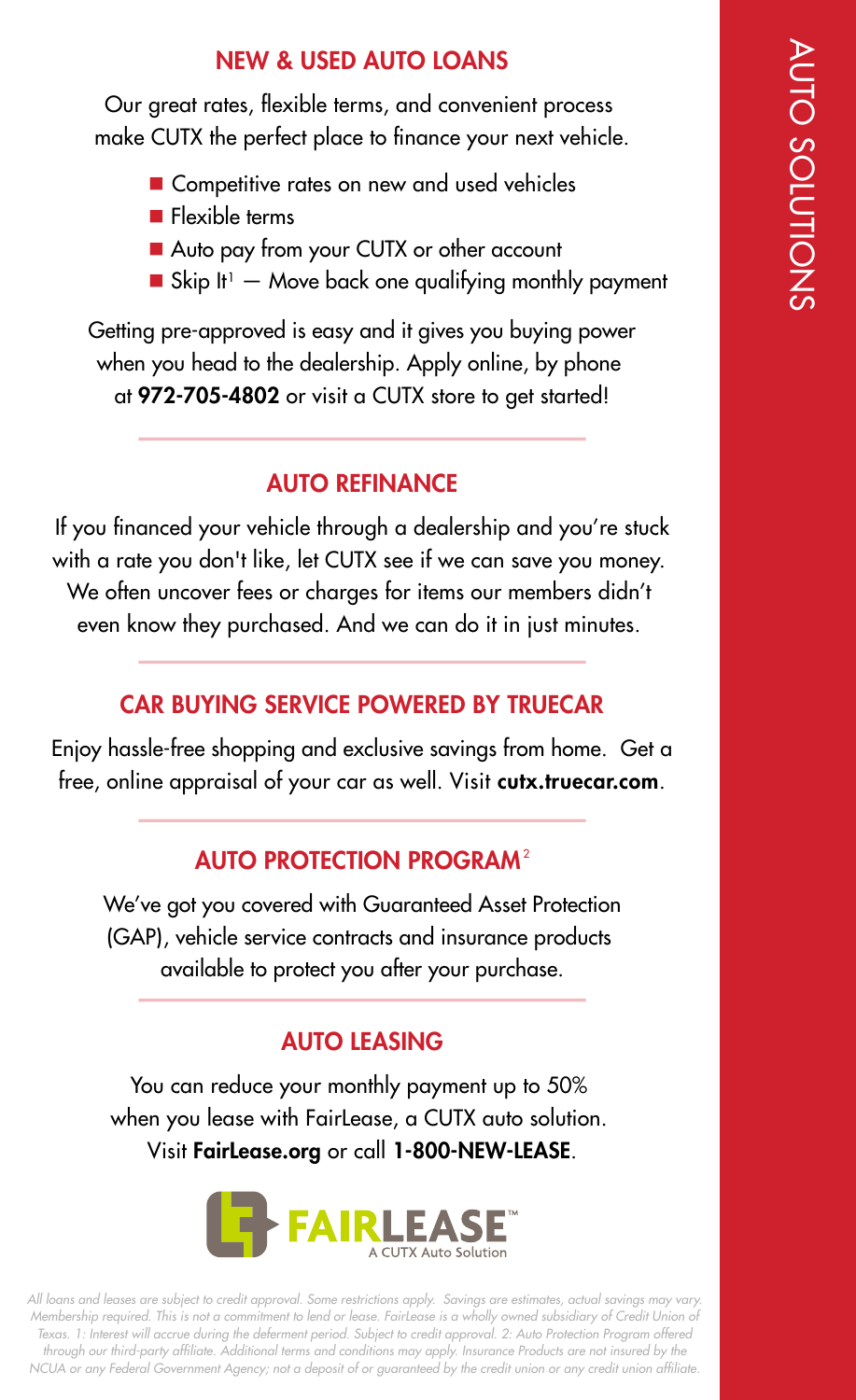

#### HOW TO JOIN

Just complete a membership application *(online or at a store)* and open a savings account with \$15 or more.



Apply online at CUTX.org/Join



Complete a membership app and take to a CUTX store near you



Find a CUTX store near you at CUTX.org/Locations

#### CUTX IS VIRTUALLY EVERYWHERE!

We strive to make banking with us easy and convenient. That means giving you options!

- Online Banking at CUTX.ORG
- ATMs & ITMs
- Mobile Banking\*
- Text Banking\*
- Social Media
- Debit Alerts\*
- Direct Deposit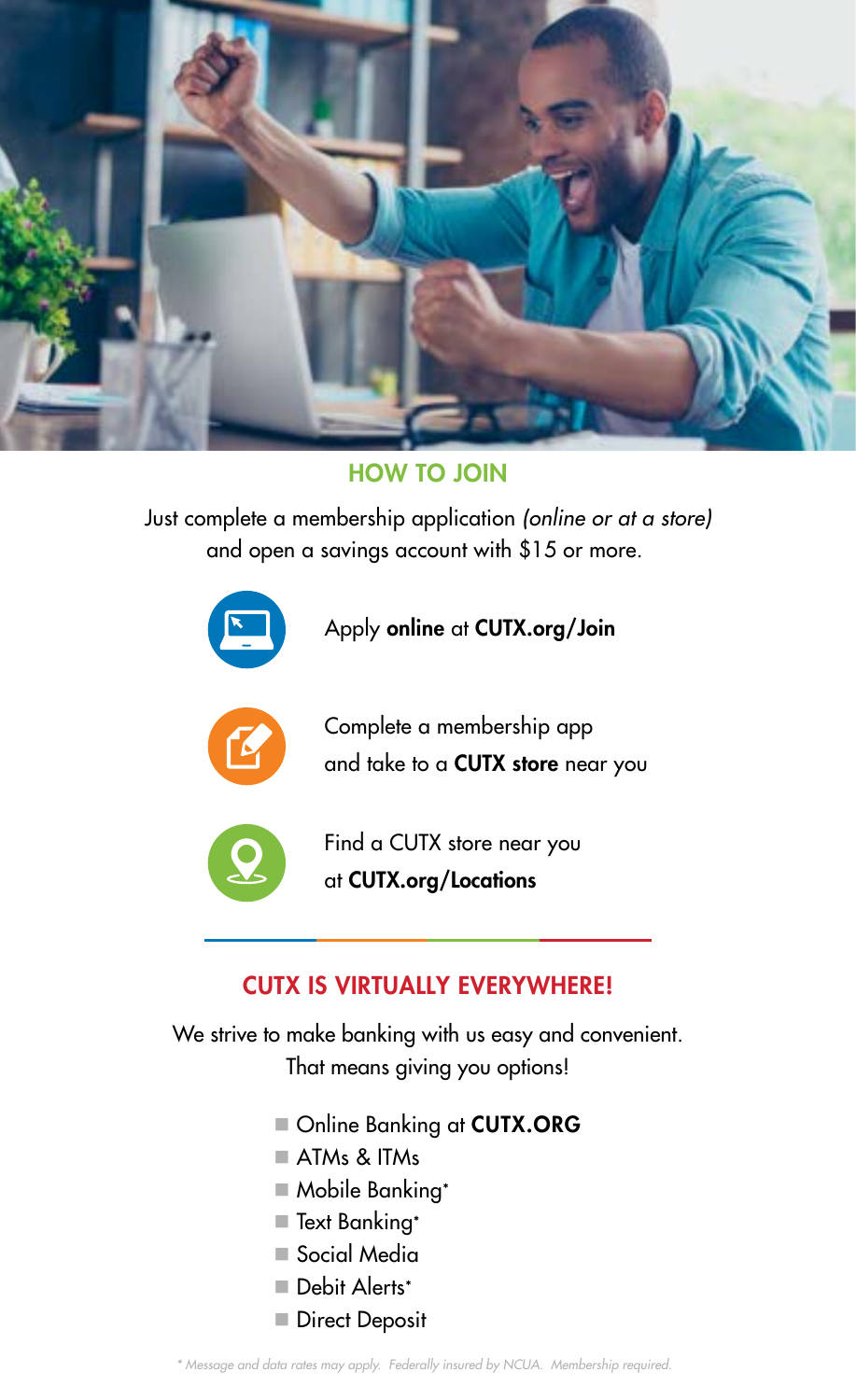# ABOUT CUTX

In 1931, a small group of Dallas teachers applied for a credit union charter. In the beginning, CUTX's assets totaled only \$65. Today, CUTX is one of the largest credit unions in the state serving over 146,000 members. Our values aren't in profits; they're in people. We exist solely to serve our members and communities, with no stockholders to enrich. Through the use of volunteer boards and member ownership, we're able to provide all the banking services and conveniences for everyday life—savings, checking, loans, surcharge-free ATMs, online and mobile banking— all with some of the most competitive rates around.

#### WHAT'S IN IT FOR YOU

Strong Tradition — We've got 90+ years under our belt working for you. And just like our members since 1931, you still own the place!

Our Rates Don't Play — CUTX offers some of the most competitive rates on deposits and loans.

**Focus on Community**  $-$  We donate our time, money, and resources to local charities. Our areas of passion include:

- $\blacksquare$  Education
- First Responders
- Veterans
- $\blacksquare$  Local non-profits
- Community & Civic Groups



#### WE HAVE MORE

Here are just a few of the extra perks that we offer…

- Member Scholarships
- Pay for Grades Contest
- Tax Prep Savings
- Auto Pay Loan Discounts
- Checking Discounts for Veterans
- Military/Educator Loan Discounts
- **Prescription Discounts**
- ...and more!